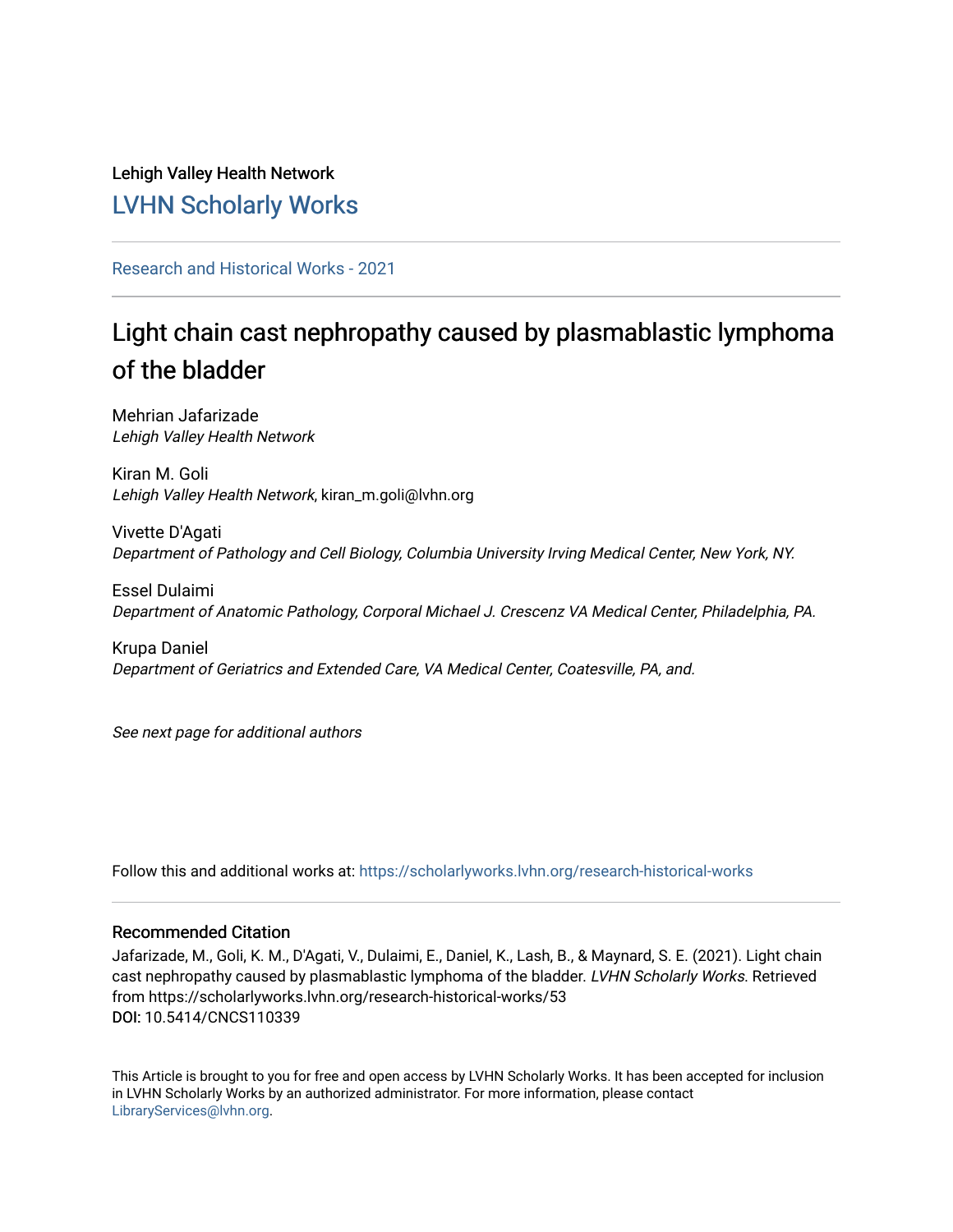# Authors

Mehrian Jafarizade, Kiran M. Goli, Vivette D'Agati, Essel Dulaimi, Krupa Daniel, Bradley Lash, and Sharon E. Maynard MD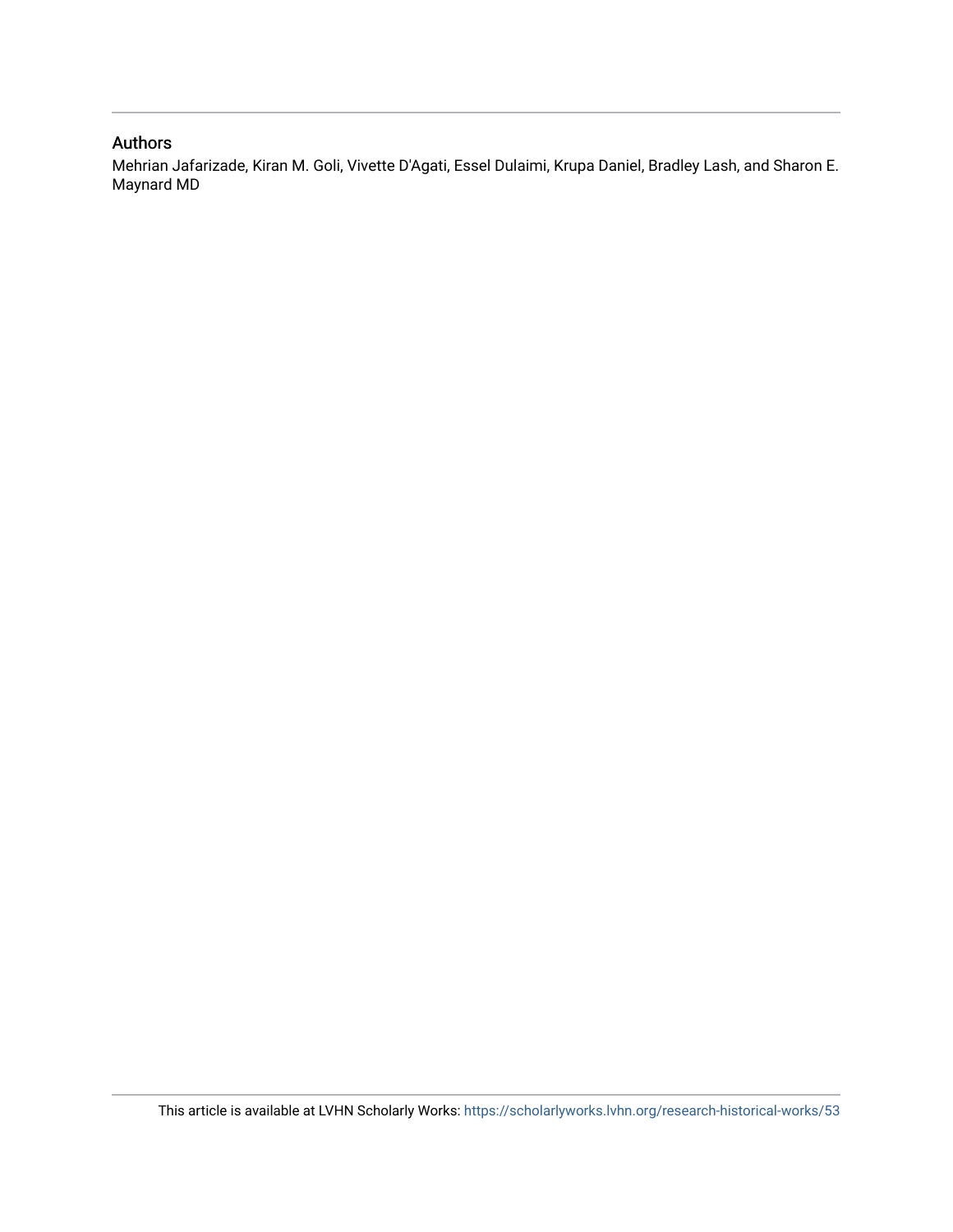Mehrian Jafarizade, Kiran Goli, [...], and Sharon Maynard

#### Abstract

Introduction: Plasmablastic lymphoma (PBL) is a rare form of B-cell lymphoma typically seen in patients with underlying immunosuppression such as HIV, autoimmune disease, and organ transplantation. PBL in HIV-positive patients usually originates from the gastrointestinal tract, with a predilection for the oral cavity. Bladder involvement by PBL is exceedingly rare, and cast nephropathy due to κ light chain-secreting PBL has not been reported previously. Case report: We report a patient who presented with acute kidney injury (AKI) in the setting of HIV, and was found to have a bladder tumor. Bladder pathology revealed a high-grade PBL with κ light chain restriction. Renal biopsy showed κ light chain cast nephropathy, presumably secondary to κ light chain-secreting PBL. Conclusion: Although the prognosis of PBL is poor, our patient recovered from AKI, achieved complete hematologic remission with chemotherapy, and underwent successful autologous stem cell transplant.

**Keywords:** acute kidney injury, plasmablastic lymphoma, light chain cast nephropathy, HIV, lymphoma, bladder lymphoma, interstitial nephritis

#### Introduction

Plasmablastic lymphoma (PBL) is a rare, aggressive form of B-cell lymphoma which was first described in 1997. Sixteen cases of highly malignant diffuse large B-cell lymphoma (DLBCL) were reported in the oral cavity with distinctive immunohistological features that distinguished it from other B-cell lymphomas, including negative immunoreactivity for CD20. Fifteen of these sixteen patients were HIV positive [\[1,](#page-6-0) [2](#page-6-1)]. In 2008, PBL was classified as a separate category by the World Health Organization (WHO) [[3](#page-6-2)].

PBL was first described as an HIV-associated lymphoma. Shortly thereafter, cases of PBL were reported in the setting of other immunosuppressed states, such as autoimmune disorders and solid organ transplantation. In patients with HIV, PBL most often originates from the oral cavity. In case reports of PBL in non-HIV patients, PBL originates from other sites such as the retroperitoneum, gastrointestinal (GI) tract, and lungs [[4](#page-6-3), [5,](#page-6-4) [6,](#page-6-5) [7\]](#page-6-6). PBL involving the urinary tract is extremely unusual, and renal failure in association with PBL is rarely reported [\[8](#page-6-7)].

Kidney impairment in lymphoma can be directly related to malignancy such as obstruction of the ureters or renal vasculature by tumor or neoplastic infiltration of renal parenchyma. Alternatively, kidney injury can be caused by indirect effects of lymphoma such as hypercalcemia, paraproteinemia, immune-mediated glomerulonephritis (GN), and amyloidosis. Treatment-related complications include tumor lysis syndrome, chemotherapy-induced renal failure, and radiation nephritis [\[9\]](#page-6-8). In clinical practice, renal failure is often due to a combination of these factors. Prompt diagnosis and treatment are needed to prevent kidney damage.

Herein, we present a case of acute kidney injury (AKI) due to light chain cast nephropathy (LCCN) associated with PBL of the bladder. LCCN is a rare complication of lymphoma, and this case represents the first clinical report of LCCN in PBL.

#### Case presentation

A 39-year-old African American female with 20-year history of HIV infection and hypertension presented with complaints of abdominal pain and decreased urinary output of 2 weeks duration. She had sustained a mechanical fall 2 weeks prior to presentation and had taken ibuprofen for pain control. Initial evaluation revealed a serum creatinine 5.5 mg/dL. Her baseline serum creatinine 3 months prior to presentation was 0.91 mg/dL. Urinalysis showed 3+ proteinuria and microhematuria, without microscopic casts. Urine protein-to-creatinine ratio was > 10 g/g. CD4 count was 267/ µL and HIV viral load by PCR revealed viremia with 1,220 copies/mL. She was compliant with antiretroviral therapy (ART) consisting of bictegravir, emtricitabine, and tenofovir alafenamide (Biktarvy), and lisinopril 10 mg daily for hypertension.

Non-contrast computed tomography (CT) scan of the abdomen and pelvis showed mild bilateral hydronephrosis, marked diffuse irregular bladder wall thickening and ascites. Bladder cystoscopy revealed no evidence of ureteral obstruction but showed diffuse nodules throughout the bladder wall; multiple bladder biopsies were obtained. Given her renal insufficiency, tenofovir was stopped and ART was changed to renally adjusted dolutegravir, rilpivirine, and lamivudine. Serologic workup, including complement C3 and C4, antinuclear antibodies, hepatitis C antibody, hepatitis B surface antigen, anti-neutrophil cytoplasmic autoantibody (ANCA) titers, and anti-GBM antibody, were negative. Serum protein electrophoresis was consistent with acute inflammatory stress response, with no evidence for a monoclonal protein. However, serum free κ light chains were elevated at 1,988 mg/L, with serum free κ/λ ratio 36.4. Urine immunofixation revealed monoclonal free κ light chains. Attempted bone marrow biopsy was unsuccessful. Diagnostic paracentesis was negative for malignancy. Hemodialysis was initiated on hospital day 6 because of progressive renal failure and uremic symptoms.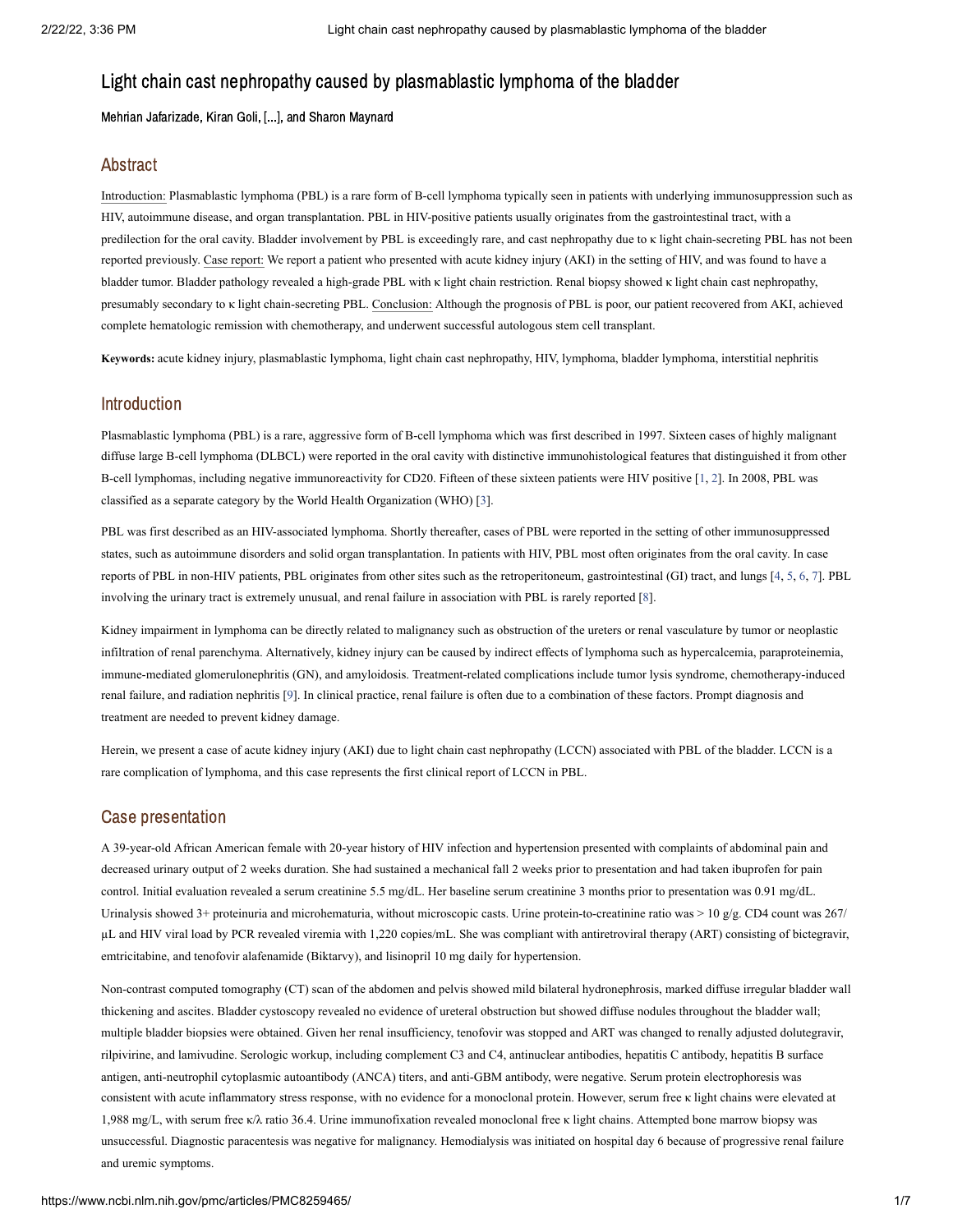Bladder biopsy revealed high-grade plasmablastic lymphoma ([Figure](https://www.ncbi.nlm.nih.gov/pmc/articles/PMC8259465/figure/Figure1/?report=objectonly) 1). Histopathology showed large plasmablastic cells diffusely positive for CD138, MUM-1, and negative for PAX-5, CD20, BCL-6, and BCL-2. Cell proliferation marker Ki-67 approached 100%. Tumor cells were positive for EBER1. Additional immunostains revealed that the plasmablastic lymphoma cells were κ light chain-restricted and positive for CD56, CD10, and c-MYC. They were negative for λ light chain, CD30, and AE1/AE3.



#### [Figure](https://www.ncbi.nlm.nih.gov/pmc/articles/PMC8259465/figure/Figure1/?report=objectonly) 1.

Plasmablastic lymphoma of the bladder. A: Transurethral bladder resection specimen. Intact urothelial mucosa with underlying **hypercellular tumor infiltrating muscularis propria (H & E, × 10). B: Large plasmablastic** ...

Diagnostic kidney biopsy, performed 9 days after presentation, revealed focal atypical κ-restricted tubular casts with diffuse acute tubular injury and 30% interstitial inflammation and edema, consistent with κ light chain cast nephropathy ([Figure](https://www.ncbi.nlm.nih.gov/pmc/articles/PMC8259465/figure/Figure2/?report=objectonly) 2). There was no evidence of glomerular disease by light microscopy, immunofluorescence, or electron microscopy.



#### [Figure](https://www.ncbi.nlm.nih.gov/pmc/articles/PMC8259465/figure/Figure2/?report=objectonly) 2.

Kidney biopsy with focal atypical K-restricted casts with acute tubular injury and patchy interstitial inflammation and edema, suggestive of **κ light chain cast nephropathy. A: Low power view shows renal cortex with focal large fractured** ...

Chemotherapy was initiated 2 weeks after initial presentation with bortezomib and CHOP (cyclophosphamide, doxorubicin, vincristine, and prednisone). She received 1 dose of intrathecal methotrexate, cytarabine, and hydrocortisone followed by 3 doses of intrathecal methotrexate alone to prevent central nervous system (CNS) relapse, which is common in patients with HIV-associated lymphoma [[10\]](#page-6-9). She was maintained on ART during this period and started on trimethoprim-sulfamethoxazole and acyclovir for opportunistic infection prophylaxis.

Seven weeks after initial presentation, renal function recovered, and hemodialysis was discontinued. Eleven weeks after presentation, the patient achieved complete remission by imaging (PET). Her chemotherapeutic induction regimen was then switched to bortezomib with ifosfamide, carboplatin, and etoposide (ICE) as CHOP is considered insufficient treatment for PBL [\[11](#page-6-10)]. Six months after presentation, repeat bladder biopsy showed no evidence of PBL and additional testing including PET and bone marrow biopsy were negative confirming complete remission. Seven months after presentation, she underwent modified BEAM (BCNU, etoposide, cytarabine, melphalan) followed by autologous hematopoietic cell transplant. At last follow-up 8 months after autologous hematopoietic cell transplant, her renal function remains stable (creatinine 1.07 mg/dL) with minimal proteinuria (urine protein-to-creatinine ratio 0.36 g/g), normal plasma free light chains, and improved HIV viral load (364 copies/mL). She tolerated chemotherapy well, except for peripheral neuropathy and onychodystrophy which were attributed to her [chemotherapy](https://www.ncbi.nlm.nih.gov/pmc/articles/PMC8259465/table/Table1/?report=objectonly).

| Laboratory parameters at diamosis and follow-up. |                            |                                            |
|--------------------------------------------------|----------------------------|--------------------------------------------|
| Variable                                         | On.<br>presentation        | 6 days after presentation (s<br>Indelandor |
| White blood cell count                           | $10.700 \, \text{mm}^{-3}$ | 8.700 mm <sup>3</sup>                      |
| Hemoglobin                                       | 10.2 o/dL                  | $9.1$ a/dL                                 |
| Platelet count                                   | channel announce           |                                            |
| Blood was alreaged                               | 27 mg/dl.                  | $42$ mg/dL                                 |

[Table](https://www.ncbi.nlm.nih.gov/pmc/articles/PMC8259465/table/Table1/?report=objectonly) 1.

**Laboratory parameters at diagnosis and follow-up.**

#### **Discussion**

PBL is a rare, aggressive variant of DLBCL associated with HIV infection and immunosuppression. PBL accounts for less than 0.2% of all the lymphoid malignancies in the United States [\[12](#page-6-11)] and ~ 2% of HIV-associated lymphomas [\[13](#page-6-12)]. Strong male predominance of 4 : 1 has been noted in HIV-associated PBL, with lower ratio in non-HIV-associated PBL [[11](#page-6-10), [14](#page-6-13), [15](#page-6-14)].

PBL typically contains immunoblastic or plasmablastic tumor cells with varying degrees of plasmacytic differentiation. Malignant cells have abundant cytoplasm with eccentric nuclei and prominent nucleoli. PBL cells are immunophenotypically distinct, expressing plasma cell markers including MUM1/IRF-4, CD38, and CD138 and lacking pan-B cell markers CD20 and CD79. Epstein-Barr virus (EBV)-encoded RNA (EBER1) is usually positive in PBL, as in this case [\[16](#page-6-15)]. Light chain restriction is a common finding in PBL [[17](#page-6-16)]. In this case, the immunohistochemical pattern of 100%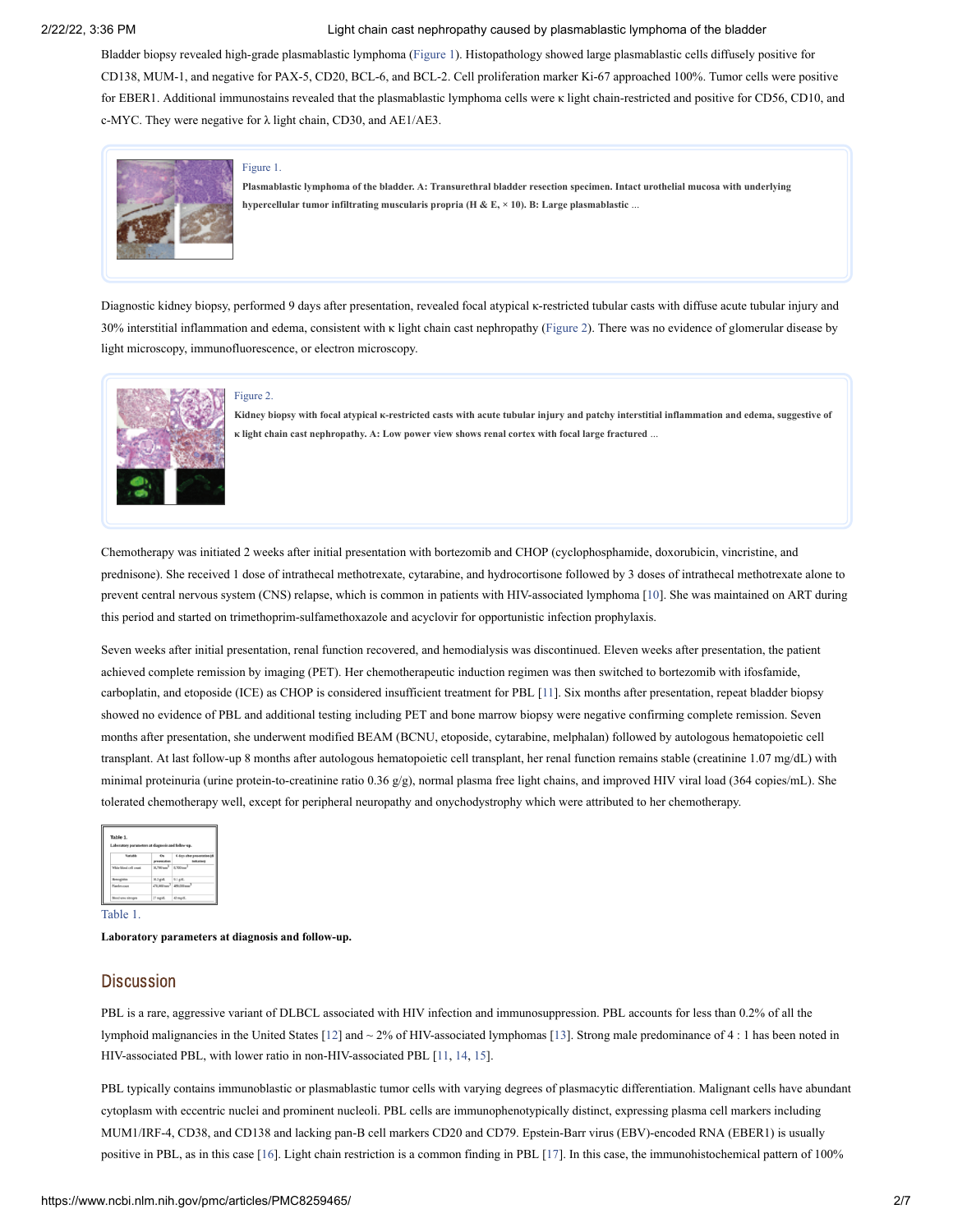Ki-67 staining, and positivity for CD10, EBER, and c-MYC in the setting of HIV suggest this was PBL and not an extra-medullary plasmacytoma [[18\]](#page-6-17).

Although initial cases of PBL were predominantly reported in patients with HIV, subsequently PBL has been reported in recipients of organ transplants [\[11\]](#page-6-10) and other immunosuppressed populations. [\[19](#page-6-18)] Solid organ transplant recipients are at increased risk for post-transplant PBL and EBV-related lymphoma secondary to chronic immunosuppressive therapy to prevent graft rejection. Post-transplant PBL is most often reported in kidney and heart transplant recipients [[20\]](#page-7-0).

Unlike diffuse large B-cell lymphoma, PBL usually presents in extra-nodal sites, most commonly the oral cavity, GI tract, and skin. Approximately 40% present with bone marrow involvement and B symptoms like fevers, weight loss, and night sweats [[11](#page-6-10)]. Atypical extra nodal distribution of PBL can occur as orbital, adrenal, pleuropulmonary, paraspinal, and gonadal involvement [[21,](#page-7-1) [22,](#page-7-2) [23\]](#page-7-3). PBL leading to hydronephrosis due to direct urinary tract involvement is exceedingly rare [\[8](#page-6-7), [24](#page-7-4), [25](#page-7-5)]. Only one prior case of bladder PBL has been reported to date [[8](#page-6-7)]. The site of extra-medullary disease does not have a consistent impact on survival or prognosis, although disease limited to oral cavity may have a better prognosis [[26\]](#page-7-6). Vigilance is required for the development of circulating monoclonal immunoglobulins, as occurred in this case, which can cause kidney injury.

AKI in our patient was initially presumed to be secondary to obstructive uropathy. However, cystoscopy revealed no evidence of ureteral obstruction except for subtle calyceal fullness. The differential diagnosis for our patient's AKI after the pathologic diagnosis of PBL had been established was broad. Our patient had been exposed to ibuprofen, a nonsteroidal anti-inflammatory (NSAID), prior to admission. NSAIDs predispose to ischemic acute tubular injury by inhibiting prostaglandin-mediated afferent vasodilation, reducing peritubular blood flow. NSAIDs can also cause acute interstitial nephritis and nephrotic-range proteinuria with minimal change disease [[27\]](#page-7-7). Our patient had longstanding HIV treated with tenofovir alafenamide (TAF). TAF is a prodrug of tenofovir, a nucleotide reverse transcriptase inhibitor. Although TAF is less nephrotoxic than its predecessor prodrug tenofovir disoproxil fumarate (TDF), it can cause proximal tubule mitochondrial dysfunction and AKI [\[28](#page-7-8)]. Another diagnostic possibility in our patient was HIV-associated nephropathy (HIVAN) due to collapsing focal segmental glomerulosclerosis (FSGS), although this lesion has become less common in the era of effective antiviral therapies [\[29,](#page-7-9) [30\]](#page-7-10). The most common causes of kidney disease in patients with HIV on ART include immune complex glomerulonephritis (ICGN), diabetic nephropathy, tenofovir nephrotoxicity, and FSGS. HIVAN remains the leading cause of kidney disease in patients not on ART [[31](#page-7-11)].

Finally, the presence of elevated free κ light chains in the urine raised the possibility of a kidney lesion related to her lymphoma. There are no published studies of kidney pathology in patients with plasmablastic lymphoma. However, kidney biopsy studies in patients with non-Hodgkin's lymphoma have revealed various pathologies including lymphomatous infiltration, membranoproliferative GN, cryoglobulinemic GN, crescentic GN, membranous nephropathy, minimal change disease, immunotactoid GN, AL amyloidosis, cast nephropathy, light chain proximal tubulopathy, and intracapillary monoclonal deposits [\[32](#page-7-12), [33](#page-7-13)]. In addition to establishing the diagnosis, kidney biopsy is helpful to determine prognosis and predict response to therapy; for example, the extent of cast formation and degree of interstitial fibrosis and tubular atrophy indicate prognosis in patients with light chain cast nephropathy [\[34](#page-7-14)]. The broad differential diagnosis in the setting of nephrotic-range proteinuria and worsening kidney function justified the decision to pursue kidney biopsy in our patient.

Kidney biopsy in this case showed acute tubular injury, interstitial inflammation, and κ LCCN. AKI due to LCCN was initially described in patients with multiple myeloma, and later was described in patients with lymphoma [\[35](#page-7-15)]. LCCN is the most common tubulointerstitial lesion associated with circulating monoclonal light chains. The diagnostic histopathologic finding is the presence of angulated crystalline casts of monoclonal light chain within tubular lumina [[36\]](#page-7-16). AKI occurs when immunoglobulin light chains in the tubular filtrate bind to uromodulin and produce casts, causing tubular obstruction and renal tubular epithelial cell injury [\[37](#page-7-17)]. Tubular degenerative changes are common in LCCN, resembling acute tubular necrosis. Interstitial edema and inflammation are also common features [[38\]](#page-7-18). Our patient's diffuse tubular injury may have been secondary to cast nephropathy, NSAID or tenofovir nephrotoxicity, or a combination of these factors [[38](#page-7-18)]. Renal outcome in LCCN depends on age, initial glomerular filtration rate, baseline free light chain level and β2-microglobulin level, hematologic response to treatment, extent of cast formation, and degree of interstitial fibrosis/tubular atrophy [[34\]](#page-7-14).

In our patient, NSAID use, hyperuricemia, tenofovir exposure, and volume depletion may have contributed to the development of kidney injury. NSAIDs and volume depletion attenuate renal perfusion pressure and increase tubular protein concentration, affecting the interaction between uromodulin and light chains and increasing the risk of cast formation [\[35](#page-7-15)]. Other factors that may increase risk of cast nephropathy include high levels of urinary free light chains, iodinated contrast, hypercalcemia, and acute pyelonephritis [\[39\]](#page-7-19).

Recently, monoclonal immunoglobulin-associated kidney diseases have become better defined. Monoclonal gammopathies are diagnosed when monoclonal immunoglobulin (MIg) is identified in the serum or urine resulting from a clonal proliferation of plasma cells or B lymphocytes. Most kidney diseases associated with MIg are a result of MIg or its light or heavy chain deposition in various compartments of the kidney. A variety of hematologic disorders are associated with MIg-kidney disease, including plasma cell dyscrasias and B-cell lymphoproliferative disorders. The term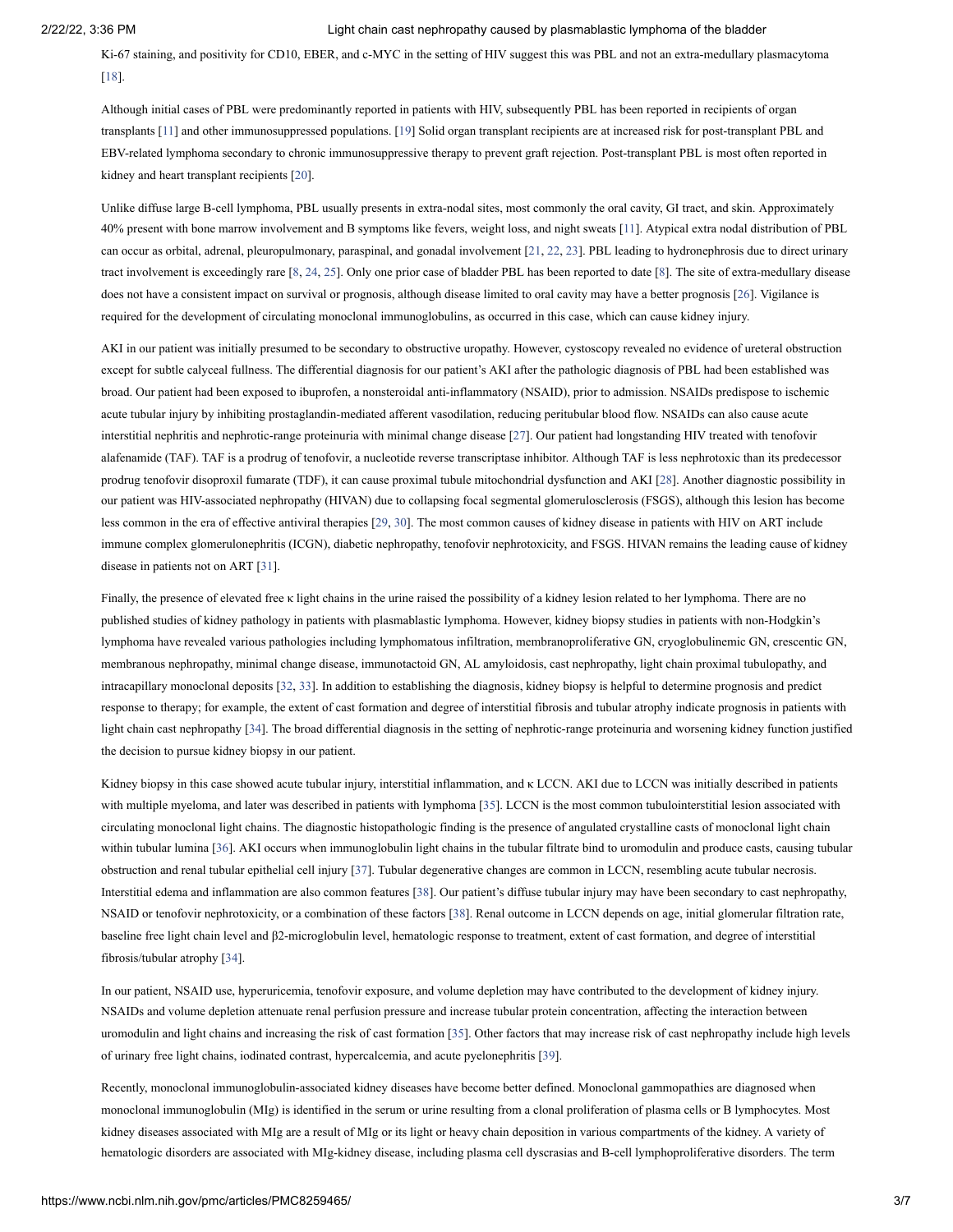monoclonal gammopathy of renal significance (MGRS) is reserved for a non-malignant but clonal hematologic disorder that results in MIg-associated kidney disease. Clinical presentation can provide a clue to underlying diagnosis; however, kidney biopsy is required for definitive diagnosis [[33\]](#page-7-13).

While LCCN is a common cause of AKI in multiple myeloma [\[40](#page-8-0)], it should also be suspected in patients without multiple myeloma who have monoclonal protein detected in the urine or an abnormal serum free light chain ratio [\[41](#page-8-1)], as in our patient. We believe our patient's bladder PBL was the source of LCCN because of κ-restricted staining of tubular casts on kidney biopsy, κ-restricted staining of bladder tumor cells, and the presence of κ free light chains in the urine. LCCN has rarely been reported in association with B-cell lymphomas [[35,](#page-7-15) [42,](#page-8-2) [43\]](#page-8-3). To our knowledge, the current case is the first report of cast nephropathy caused by light chain-secreting PBL.

We did not use extracorporeal methods (e.g., therapeutic plasma exchange) for light chain removal in our patient, instead opting for immediate chemotherapy. There is no data to guide the use of extracorporeal therapies for LCCN in patients with lymphoma. In patients with LCCN due to multiple myeloma, the use of extracorporeal therapies for removal of light chains is controversial, and a benefit has not been clearly established in clinical trials [[44](#page-8-4), [45](#page-8-5), [46](#page-8-6), [47](#page-8-7)]. If utilized, extracorporeal treatment must always be used along with appropriate chemotherapy which is essential in reducing the rate of light chain production.

Prompt diagnosis and treatment to reduce serum free light chains are crucial for optimal renal recovery [[40\]](#page-8-0). PBL generally carries a poor prognosis regardless of HIV status, with survival ranging from 7 to 11 months in different risk groups [[11\]](#page-6-10). More recent data from the Lymphoma Study Association (LYSA) and the Surveillance, Epidemiology, and End Results (SEER) database showed better survival in patients treated with modern chemotherapy regimens, as used in our case [\[26](#page-7-6), [48](#page-8-8)].

#### **Conclusion**

In summary, we report a case of severe AKI due to light chain cast nephropathy in the setting of plasmablastic lymphoma of the bladder in a patient with chronic HIV infection on ART. Kidney biopsy should be performed in patients with HIV and unexplained AKI for prompt diagnosis and appropriate treatment. Our patient achieved complete hematologic and renal remissions with bortezomib-based chemotherapy followed by autologous hematopoietic cell transplant.

### Funding

The authors received no specific funding for this work.

# Conflict of interest

None pertaining to this case report.

# Article information

Clin Nephrol Case Stud. 2021; 9: 72–80. Published online 2021 Jul 1. doi: [10.5414/CNCS110339](https://dx.doi.org/10.5414%2FCNCS110339)

PMCID: PMC8259465

PMID: [34235044](https://www.ncbi.nlm.nih.gov/pubmed/34235044)

Mehrian [Jafarizade,](https://www.ncbi.nlm.nih.gov/pubmed/?term=Jafarizade%20M%5BAuthor%5D&cauthor=true&cauthor_uid=34235044)<sup>1</sup> [Kiran](https://www.ncbi.nlm.nih.gov/pubmed/?term=Goli%20K%5BAuthor%5D&cauthor=true&cauthor_uid=34235044) Goli,<sup>1</sup> Vivette [D'Agati](https://www.ncbi.nlm.nih.gov/pubmed/?term=D%26%23x02019%3BAgati%20V%5BAuthor%5D&cauthor=true&cauthor_uid=34235044),<sup>2</sup> Essel [Dulaimi](https://www.ncbi.nlm.nih.gov/pubmed/?term=Dulaimi%20E%5BAuthor%5D&cauthor=true&cauthor_uid=34235044),<sup>3</sup> Krupa [Daniel](https://www.ncbi.nlm.nih.gov/pubmed/?term=Daniel%20K%5BAuthor%5D&cauthor=true&cauthor_uid=34235044),<sup>4</sup> [Bradley](https://www.ncbi.nlm.nih.gov/pubmed/?term=Lash%20B%5BAuthor%5D&cauthor=true&cauthor_uid=34235044) Lash,<sup>5</sup> and Sharon [Maynard](https://www.ncbi.nlm.nih.gov/pubmed/?term=Maynard%20S%5BAuthor%5D&cauthor=true&cauthor_uid=34235044)<sup>1</sup>

 $^{\rm 1}$ Department of Medicine, Division of Nephrology, Lehigh Valley Health Network, Allentown, PA,  $^2$ Department of Pathology and Cell Biology, Columbia University Irving Medical Center, New York, NY,  $^3$ Department of Anatomic Pathology, Corporal Michael J. Crescenz VA Medical Center, Philadelphia, PA, <sup>4</sup>Department of Geriatrics and Extended Care, VA Medical Center, Coatesville, PA, and <sup>5</sup>Lehigh Valley Cancer Institute, Lehigh Valley Health Network, Allentown, PA, USA Correspondence to: Kiran Goli, MD, FASN Department of Medicine, Division of Nephrology, Lehigh Valley Health Network, 1230 S Cedar Crest Blvd, Suite 301, Allentown, PA 18103, USA [kgoli@kidneycarespecialists.com](mailto:dev@null) Received 2020 Jul 23; Accepted 2021 Jun 4. [Copyright](https://www.ncbi.nlm.nih.gov/pmc/about/copyright/) © Dustri-Verlag Dr. K. Feistle This is an open-access article distributed under the terms of the Creative Commons Attribution License, which permits unrestricted use, distribution, and reproduction in any medium, provided the original work is properly cited. This article has been [cited](https://www.ncbi.nlm.nih.gov/pmc/articles/PMC8259465/citedby/) by other articles in PMC.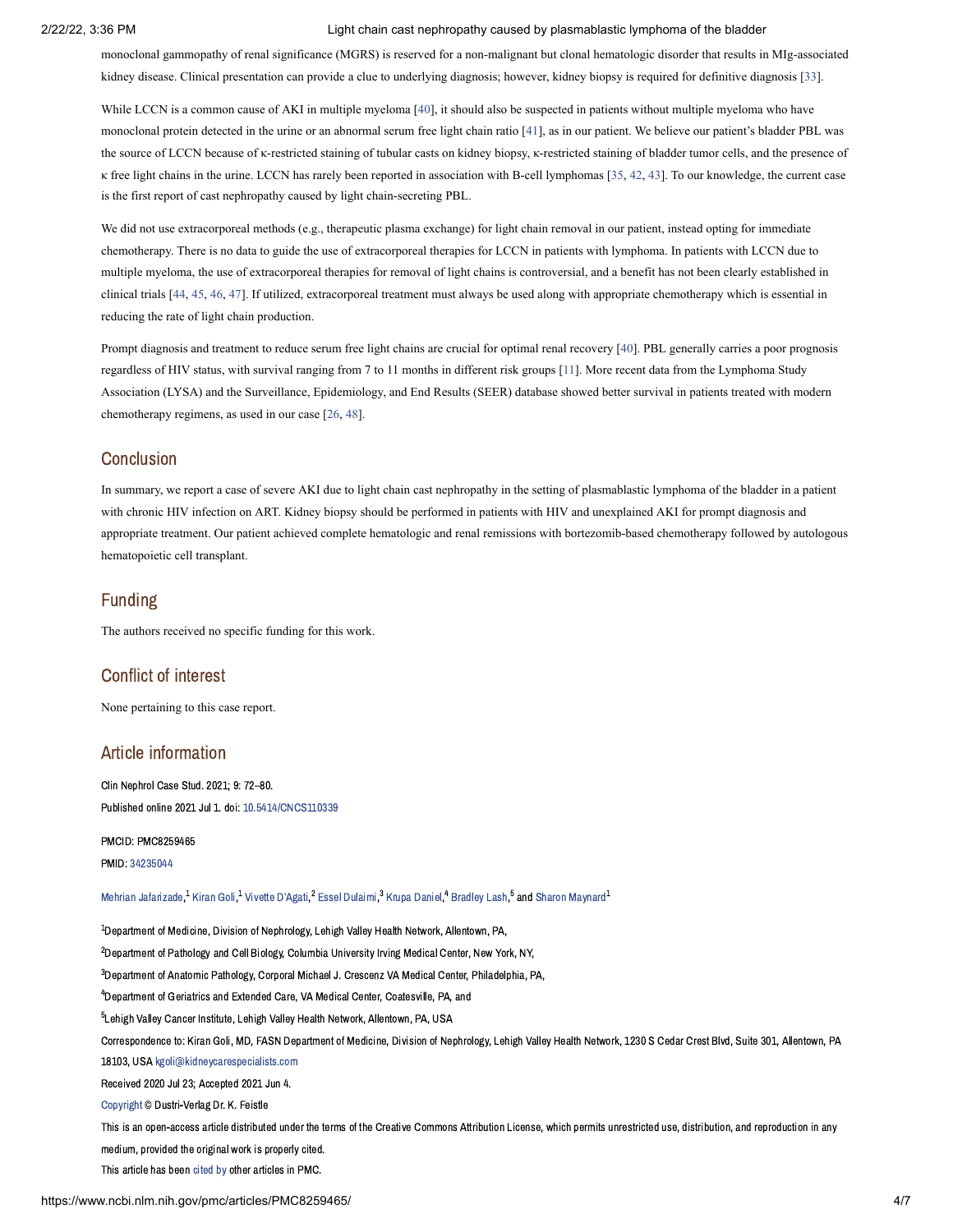Articles from Clinical Nephrology. Case Studies are provided here courtesy of Dustri-Verlag

#### References

<span id="page-6-0"></span>1. Delecluse HJ Anagnostopoulos I Dallenbach F Hummel M Marafioti T Schneider U Huhn D Schmidt-Westhausen A Reichart PA Gross U Stein H Plasmablastic lymphomas of the oral cavity: a new entity associated with the human immunodeficiency virus infection. Blood. 1997; 89: 1413–1420. [\[PubMed](https://www.ncbi.nlm.nih.gov/pubmed/9028965)] [\[Google Scholar](https://scholar.google.com/scholar_lookup?journal=Blood&title=Plasmablastic+lymphomas+of+the+oral+cavity:+a+new+entity+associated+with+the+human+immunodeficiency+virus+infection.&author=HJ+Delecluse&author=I+Anagnostopoulos&author=F+Dallenbach&author=M+Hummel&author=T+Marafioti&volume=89&publication_year=1997&pages=1413-1420&pmid=9028965&)]

<span id="page-6-1"></span>2. Al Shaarani M Shackelford RE Master SR Mills GM AlZubaidi Y Mamilly A Wei EX Plasmablastic lymphoma, a rare entity in bone marrow with unusual immunophenotype and challenging differential diagnosis. Case Rep Hematol. 2019; 2019: 1586328. [\[PMC free article](https://www.ncbi.nlm.nih.gov/pmc/articles/PMC6745100/?report=reader)] [\[PubMed\]](https://www.ncbi.nlm.nih.gov/pubmed/31565447) [[Google Scholar](https://scholar.google.com/scholar_lookup?journal=Case+Rep+Hematol&title=Plasmablastic+lymphoma,+a+rare+entity+in+bone+marrow+with+unusual+immunophenotype+and+challenging+differential+diagnosis.&author=M+Al+Shaarani&author=RE+Shackelford&author=SR+Master&author=GM+Mills&author=Y+AlZubaidi&volume=2019&publication_year=2019&pages=1586328&pmid=31565447&)]

<span id="page-6-2"></span>3. Swerdlow SH Campo E Pileri SA Harris NL Stein H Siebert R Advani R Ghielmini M Salles GA Zelenetz AD Jaffe ES The 2016 revision of the World Health Organization classification of lymphoid neoplasms. Blood. 2016; 127: 2375–2390. [[PMC free article\]](https://www.ncbi.nlm.nih.gov/pmc/articles/PMC4874220/?report=reader) [\[PubMed\]](https://www.ncbi.nlm.nih.gov/pubmed/26980727) [[Google Scholar](https://scholar.google.com/scholar_lookup?journal=Blood&title=The+2016+revision+of+the+World+Health+Organization+classification+of+lymphoid+neoplasms.&author=SH+Swerdlow&author=E+Campo&author=SA+Pileri&author=NL+Harris&author=H+Stein&volume=127&publication_year=2016&pages=2375-2390&pmid=26980727&)]

<span id="page-6-3"></span>4. Takahashi Y Saiga I Fukushima J Seki N Sugimoto N Hori A Eguchi K Fukusato T Plasmablastic lymphoma of the retroperitoneum in an HIV-negative patient. Pathol Int. 2009; 59: 868–873. [\[PubMed](https://www.ncbi.nlm.nih.gov/pubmed/20021612)] [\[Google Scholar](https://scholar.google.com/scholar_lookup?journal=Pathol+Int&title=Plasmablastic+lymphoma+of+the+retroperitoneum+in+an+HIV-negative+patient.&author=Y+Takahashi&author=I+Saiga&author=J+Fukushima&author=N+Seki&author=N+Sugimoto&volume=59&publication_year=2009&pages=868-873&pmid=20021612&)]

<span id="page-6-4"></span>5. Wang HW Yang W Sun JZ Lu JY Li M Sun L Plasmablastic lymphoma of the small intestine: case report and literature review. World J Gastroenterol. 2012; 18: 6677–6681. [[PMC free article](https://www.ncbi.nlm.nih.gov/pmc/articles/PMC3516220/?report=reader)] [\[PubMed](https://www.ncbi.nlm.nih.gov/pubmed/23236245)] [\[Google Scholar](https://scholar.google.com/scholar_lookup?journal=World+J+Gastroenterol&title=Plasmablastic+lymphoma+of+the+small+intestine:+case+report+and+literature+review.&author=HW+Wang&author=W+Yang&author=JZ+Sun&author=JY+Lu&author=M+Li&volume=18&publication_year=2012&pages=6677-6681&pmid=23236245&)]

<span id="page-6-5"></span>6. Cao C Liu T Lou S Liu W Shen K Xiang B Unusual presentation of duodenal plasmablastic lymphoma in an immunocompetent patient: A case report and literature review. Oncol Lett. 2014; 8: 2539–2542. [\[PMC free article](https://www.ncbi.nlm.nih.gov/pmc/articles/PMC4214469/?report=reader)] [\[PubMed\]](https://www.ncbi.nlm.nih.gov/pubmed/25364423) [[Google Scholar](https://scholar.google.com/scholar_lookup?journal=Oncol+Lett&title=Unusual+presentation+of+duodenal+plasmablastic+lymphoma+in+an+immunocompetent+patient:+A+case+report+and+literature+review.&author=C+Cao&author=T+Liu&author=S+Lou&author=W+Liu&author=K+Shen&volume=8&publication_year=2014&pages=2539-2542&pmid=25364423&)]

<span id="page-6-6"></span>7. Chuah KL Ng SB Poon L Yap WM Plasmablastic lymphoma affecting the lung and bone marrow with CD10 expression and t(8;14)(q24;q32) translocation. Int J Surg Pathol. 2009; 17: 163–166. [[PubMed\]](https://www.ncbi.nlm.nih.gov/pubmed/18508845) [\[Google Scholar\]](https://scholar.google.com/scholar_lookup?journal=Int+J+Surg+Pathol&title=Plasmablastic+lymphoma+affecting+the+lung+and+bone+marrow+with+CD10+expression+and+t(8;14)(q24;q32)+translocation.&author=KL+Chuah&author=SB+Ng&author=L+Poon&author=WM+Yap&volume=17&publication_year=2009&pages=163-166&pmid=18508845&)

<span id="page-6-7"></span>8. Tille JC Pelte MF Schwartz J Dietrich PY McKee TA Plasmablastic lymphoma clinically presenting in the urinary tract. Ann Diagn Pathol. 2012; 16: 219– 223. [\[PubMed\]](https://www.ncbi.nlm.nih.gov/pubmed/21531157) [\[Google Scholar\]](https://scholar.google.com/scholar_lookup?journal=Ann+Diagn+Pathol&title=Plasmablastic+lymphoma+clinically+presenting+in+the+urinary+tract.&author=JC+Tille&author=MF+Pelte&author=J+Schwartz&author=PY+Dietrich&author=TA+McKee&volume=16&publication_year=2012&pages=219-223&pmid=21531157&)

<span id="page-6-8"></span>9. Coggins CH Renal failure in lymphoma. Kidney Int. 1980; 17: 847–855. [[PubMed](https://www.ncbi.nlm.nih.gov/pubmed/7412115)] [[Google Scholar](https://scholar.google.com/scholar_lookup?journal=Kidney+Int&title=Renal+failure+in+lymphoma.&author=CH+Coggins&volume=17&publication_year=1980&pages=847-855&pmid=7412115&)]

<span id="page-6-9"></span>10. Barta SK Joshi J Mounier N Xue X Wang D Ribera J-M Navarro J-T Hoffmann C Dunleavy K Little RF Wilson WH Spina M Galicier L Noy A Sparano JA Central nervous system involvement in AIDS-related lymphomas. Br J Haematol. 2016; 173: 857–866. [\[PMC free article](https://www.ncbi.nlm.nih.gov/pmc/articles/PMC4900917/?report=reader)] [[PubMed](https://www.ncbi.nlm.nih.gov/pubmed/27062389)] [\[Google Scholar](https://scholar.google.com/scholar_lookup?journal=Br+J+Haematol&title=Central+nervous+system+involvement+in+AIDS-related+lymphomas.&author=SK+Barta&author=J+Joshi&author=N+Mounier&author=X+Xue&author=D+Wang&volume=173&publication_year=2016&pages=857-866&pmid=27062389&)]

<span id="page-6-10"></span>11. Lopez AAbrisqueta P Plasmablastic lymphoma: current perspectives. Blood Lymphat Cancer. 2018; 8: 63–70. [[PMC free article](https://www.ncbi.nlm.nih.gov/pmc/articles/PMC6467349/?report=reader)] [\[PubMed](https://www.ncbi.nlm.nih.gov/pubmed/31360094)] [\[Google Scholar](https://scholar.google.com/scholar_lookup?journal=Blood+Lymphat+Cancer&title=Plasmablastic+lymphoma:+current+perspectives.&author=A+Lopez&author=P+Abrisqueta&volume=8&publication_year=2018&pages=63-70&pmid=31360094&)]

<span id="page-6-11"></span>12. Teras LR DeSantis CE Cerhan JR Morton LM Jemal A Flowers CR 2016 US lymphoid malignancy statistics by World Health Organization subtypes. CA Cancer J Clin. 2016; 66: 443–459. [\[PubMed\]](https://www.ncbi.nlm.nih.gov/pubmed/27618563) [\[Google Scholar\]](https://scholar.google.com/scholar_lookup?journal=CA+Cancer+J+Clin&title=2016+US+lymphoid+malignancy+statistics+by+World+Health+Organization+subtypes.&author=LR+Teras&author=CE+DeSantis&author=JR+Cerhan&author=LM+Morton&author=A+Jemal&volume=66&publication_year=2016&pages=443-459&pmid=27618563&)

<span id="page-6-12"></span>13. Zuze T Painschab MS Seguin R Kudowa E Kaimila B Kasonkanji E Tomoka T Dhungel BM Mulenga M Chikasema M Tewete B Ntangwanika A Chiyoyola S Chimzimu F Kampani C Krysiak R Montgomery ND Fedoriw Y Gopal S Plasmablastic lymphoma in Malawi. Infect Agent Cancer. 2018; 13: 22. [\[PMC free article\]](https://www.ncbi.nlm.nih.gov/pmc/articles/PMC6022505/?report=reader) [\[PubMed\]](https://www.ncbi.nlm.nih.gov/pubmed/29988350) [\[Google Scholar\]](https://scholar.google.com/scholar_lookup?journal=Infect+Agent+Cancer&title=Plasmablastic+lymphoma+in+Malawi.&author=T+Zuze&author=MS+Painschab&author=R+Seguin&author=E+Kudowa&author=B+Kaimila&volume=13&publication_year=2018&pages=22&pmid=29988350&)

<span id="page-6-13"></span>14. Castillo J Pantanowitz L Dezube BJ HIV-associated plasmablastic lymphoma: lessons learned from 112 published cases. Am J Hematol. 2008; 83: 804–809. [\[PubMed\]](https://www.ncbi.nlm.nih.gov/pubmed/18756521) [[Google Scholar\]](https://scholar.google.com/scholar_lookup?journal=Am+J+Hematol&title=HIV-associated+plasmablastic+lymphoma:+lessons+learned+from+112+published+cases.&author=J+Castillo&author=L+Pantanowitz&author=BJ+Dezube&volume=83&publication_year=2008&pages=804-809&pmid=18756521&)

<span id="page-6-14"></span>15. Han X Duan M Hu L Zhou D Zhang W Plasmablastic lymphoma: Review of 60 Chinese cases and prognosis analysis. Medicine (Baltimore). 2017; 96: e5981. [[PMC free article](https://www.ncbi.nlm.nih.gov/pmc/articles/PMC5340428/?report=reader)] [[PubMed\]](https://www.ncbi.nlm.nih.gov/pubmed/28248855) [[Google Scholar\]](https://scholar.google.com/scholar_lookup?journal=Medicine+(Baltimore)&title=Plasmablastic+lymphoma:+Review+of+60+Chinese+cases+and+prognosis+analysis.&author=X+Han&author=M+Duan&author=L+Hu&author=D+Zhou&author=W+Zhang&volume=96&publication_year=2017&pages=e5981&pmid=28248855&)

<span id="page-6-15"></span>16. Sukswai N Lyapichev K Khoury JD Medeiros LJ Diffuse large B-cell lymphoma variants: an update. Pathology. 2020; 52: 53–67. [[PubMed](https://www.ncbi.nlm.nih.gov/pubmed/31735345)] [\[Google Scholar](https://scholar.google.com/scholar_lookup?journal=Pathology&title=Diffuse+large+B-cell+lymphoma+variants:+an+update.&author=N+Sukswai&author=K+Lyapichev&author=JD+Khoury&author=LJ+Medeiros&volume=52&publication_year=2020&pages=53-67&pmid=31735345&)]

<span id="page-6-16"></span>17. Boy SC van Heerden MB Raubenheimer EJ van Heerden WF Plasmablastic lymphomas with light chain restriction – plasmablastic extramedullary plasmacytomas? Oral Pathol Med. 2010; 39: 435–439. [\[PubMed](https://www.ncbi.nlm.nih.gov/pubmed/20537055)] [\[Google Scholar](https://scholar.google.com/scholar_lookup?journal=Oral+Pathol+Med&title=Plasmablastic+lymphomas+with+light+chain+restriction+%E2%80%93+plasmablastic+extramedullary+plasmacytomas?&author=SC+Boy&author=MB+van+Heerden&author=EJ+Raubenheimer&author=WF+van+Heerden&volume=39&publication_year=2010&pages=435-439&)]

<span id="page-6-17"></span>18. Vega F Lin P Medeiros LJ Extranodal lymphomas of the head and neck. Ann Diagn Pathol. 2005; 9: 340–350. [[PubMed\]](https://www.ncbi.nlm.nih.gov/pubmed/16308165) [[Google Scholar\]](https://scholar.google.com/scholar_lookup?journal=Ann+Diagn+Pathol&title=Extranodal+lymphomas+of+the+head+and+neck.&author=F+Vega&author=P+Lin&author=LJ+Medeiros&volume=9&publication_year=2005&pages=340-350&pmid=16308165&)

<span id="page-6-18"></span>19. Rudresha AH Lakshmaiah KC Agarwal A Babu KG Loknatha D Jacob LA Babu S Lokesh KN Rajeev LK Plasmablastic lymphoma in immunocompetent and in immunocompromised patients: Experience at a regional cancer centre in India. South Asian J Cancer. 2017; 6: 69–71. [[PMC free article](https://www.ncbi.nlm.nih.gov/pmc/articles/PMC5506813/?report=reader)] [[PubMed\]](https://www.ncbi.nlm.nih.gov/pubmed/28702410)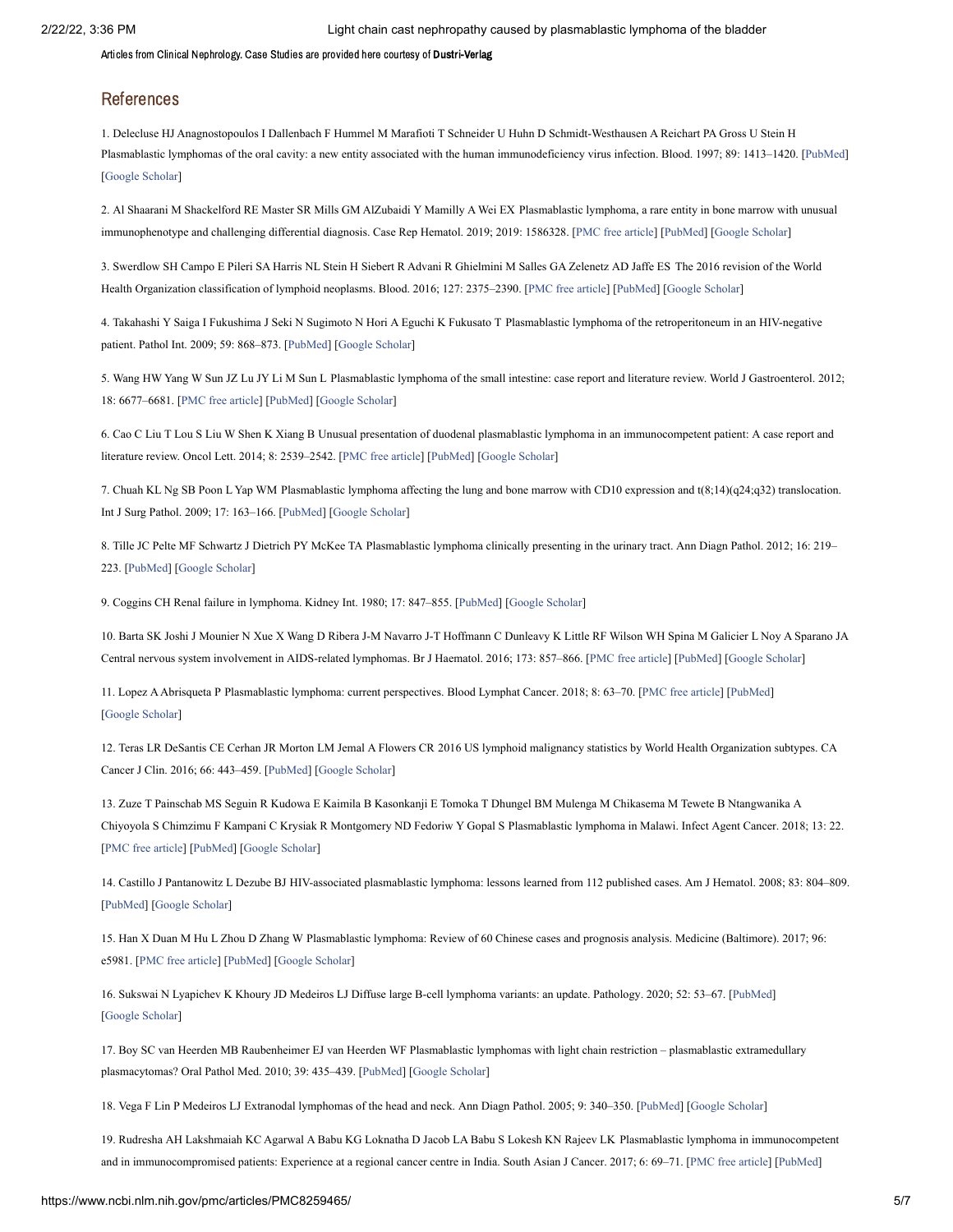[\[Google Scholar](https://scholar.google.com/scholar_lookup?journal=South+Asian+J+Cancer&title=Plasmablastic+lymphoma+in+immunocompetent+and+in+immunocompromised+patients:+Experience+at+a+regional+cancer+centre+in+India.&author=AH+Rudresha&author=KC+Lakshmaiah&author=A+Agarwal&author=KG+Babu&author=D+Loknatha&volume=6&publication_year=2017&pages=69-71&pmid=28702410&)]

<span id="page-7-0"></span>20. Morscio J Dierickx D Nijs J Verhoef G Bittoun E Vanoeteren X Wlodarska I Sagaert X Tousseyn T Clinicopathologic comparison of plasmablastic lymphoma in HIV-positive, immunocompetent, and posttransplant patients: single-center series of 25 cases and meta-analysis of 277 reported cases. Am J Surg Pathol. 2014; 38: 875–886. [\[PubMed](https://www.ncbi.nlm.nih.gov/pubmed/24832164)] [\[Google Scholar\]](https://scholar.google.com/scholar_lookup?journal=Am+J+Surg+Pathol&title=Clinicopathologic+comparison+of+plasmablastic+lymphoma+in+HIV-positive,+immunocompetent,+and+posttransplant+patients:+single-center+series+of+25+cases+and+meta-analysis+of+277+reported+cases.&author=J+Morscio&author=D+Dierickx&author=J+Nijs&author=G+Verhoef&author=E+Bittoun&volume=38&publication_year=2014&pages=875-886&pmid=24832164&)

<span id="page-7-1"></span>21. Bishnu S Banerjee S Bandyopadhyay D Samui S Bhattacharya S Bose D Plasmablastic lymphoma in HIV patients: Experience at a tertiary care hospital in eastern India. Indian J Cancer. 2015; 52: 563–567. [[PubMed](https://www.ncbi.nlm.nih.gov/pubmed/26960478)] [\[Google Scholar](https://scholar.google.com/scholar_lookup?journal=Indian+J+Cancer&title=Plasmablastic+lymphoma+in+HIV+patients:+Experience+at+a+tertiary+care+hospital+in+eastern+India.&author=S+Bishnu&author=S+Banerjee&author=D+Bandyopadhyay&author=S+Samui&author=S+Bhattacharya&volume=52&publication_year=2015&pages=563-567&pmid=26960478&)]

<span id="page-7-2"></span>22. Schichman SA McClure R Schaefer RF Mehta P HIV and plasmablastic lymphoma manifesting in sinus, testicles, and bones: a further expansion of the disease spectrum. Am J Hematol. 2004; 77: 291–295. [\[PubMed\]](https://www.ncbi.nlm.nih.gov/pubmed/15495247) [\[Google Scholar\]](https://scholar.google.com/scholar_lookup?journal=Am+J+Hematol&title=HIV+and+plasmablastic+lymphoma+manifesting+in+sinus,+testicles,+and+bones:+a+further+expansion+of+the+disease+spectrum.&author=SA+Schichman&author=R+McClure&author=RF+Schaefer&author=P+Mehta&volume=77&publication_year=2004&pages=291-295&pmid=15495247&)

<span id="page-7-3"></span>23. Sugimoto K Koike H Esa A. Plasmablastic lymphoma of the right testis. Int J Urol. 2011; 18: 85–86. [\[PubMed](https://www.ncbi.nlm.nih.gov/pubmed/21073544)] [\[Google Scholar](https://scholar.google.com/scholar_lookup?journal=Int+J+Urol&title=Plasmablastic+lymphoma+of+the+right+testis.&author=K+Sugimoto&author=H+Koike&author=A.+Esa&volume=18&publication_year=2011&pages=85-86&pmid=21073544&)]

<span id="page-7-4"></span>24. Cazaentre T Sanhes L Laurent G Costa K Vallantin X Pascal-Ortiz D Interesting image. Assessment of plasmablastic lymphoma by F-18 FDG PET/CT: case report. Clin Nucl Med. 2010; 35: 882–883. [\[PubMed\]](https://www.ncbi.nlm.nih.gov/pubmed/20940549) [[Google Scholar](https://scholar.google.com/scholar_lookup?journal=Clin+Nucl+Med&title=Interesting+image.+Assessment+of+plasmablastic+lymphoma+by+F-18+FDG+PET/CT:+case+report.&author=T+Cazaentre&author=L+Sanhes&author=G+Laurent&author=K+Costa&author=X+Vallantin&volume=35&publication_year=2010&pages=882-883&pmid=20940549&)]

<span id="page-7-5"></span>25. Yamamoto S Yasuda Y Sakai Y. Plasmablastic lymphoma presenting as a ureteral polypoid mass. Indian J Urol. 2018; 34: 152–154. [[PMC free article\]](https://www.ncbi.nlm.nih.gov/pmc/articles/PMC5894290/?report=reader) [\[PubMed\]](https://www.ncbi.nlm.nih.gov/pubmed/29692511) [[Google Scholar\]](https://scholar.google.com/scholar_lookup?journal=Indian+J+Urol&title=Plasmablastic+lymphoma+presenting+as+a+ureteral+polypoid+mass.&author=S+Yamamoto&author=Y+Yasuda&author=Y.+Sakai&volume=34&publication_year=2018&pages=152-154&pmid=29692511&)

<span id="page-7-6"></span>26. Florindez JAAlderuccio JP Reis IM Lossos IS Survival analysis in treated plasmablastic lymphoma patients: a population-based study. Am J Hematol. 2020; 95: 1344–1351. [[PubMed\]](https://www.ncbi.nlm.nih.gov/pubmed/32777103) [[Google Scholar](https://scholar.google.com/scholar_lookup?journal=Am+J+Hematol&title=Survival+analysis+in+treated+plasmablastic+lymphoma+patients:+a+population-based+study.&author=JA+Florindez&author=JP+Alderuccio&author=IM+Reis&author=IS+Lossos&volume=95&publication_year=2020&pages=1344-1351&pmid=32777103&)]

<span id="page-7-7"></span>27. Perazella MA Renal vulnerability to drug toxicity. Clin J Am Soc Nephrol. 2009; 4: 1275–1283. [[PubMed\]](https://www.ncbi.nlm.nih.gov/pubmed/19520747) [[Google Scholar](https://scholar.google.com/scholar_lookup?journal=Clin+J+Am+Soc+Nephrol&title=Renal+vulnerability+to+drug+toxicity.&author=MA+Perazella&volume=4&publication_year=2009&pages=1275-1283&pmid=19520747&)]

<span id="page-7-8"></span>28. Novick TK Choi MJ Rosenberg AZ McMahon BA Fine D Atta MG Tenofovir alafenamide nephrotoxicity in an HIV-positive patient: A case report. Medicine (Baltimore). 2017; 96: e8046. [[PMC free article\]](https://www.ncbi.nlm.nih.gov/pmc/articles/PMC6393094/?report=reader) [[PubMed](https://www.ncbi.nlm.nih.gov/pubmed/28885375)] [\[Google Scholar\]](https://scholar.google.com/scholar_lookup?journal=Medicine+(Baltimore)&title=Tenofovir+alafenamide+nephrotoxicity+in+an+HIV-positive+patient:+A+case+report.&author=TK+Novick&author=MJ+Choi&author=AZ+Rosenberg&author=BA+McMahon&author=D+Fine&volume=96&publication_year=2017&pages=e8046&pmid=28885375&)

<span id="page-7-9"></span>29. Morlat P Vivot A Vandenhende MA Dauchy FAAsselineau J Déti E Gerard Y Lazaro E Duffau P Neau D Bonnet F Chêne G Role of traditional risk factors and antiretroviral drugs in the incidence of chronic kidney disease, ANRS CO3 Aquitaine cohort, France, 2004-2012. PLoS One. 2013; 8: e66223. [\[PMC free article\]](https://www.ncbi.nlm.nih.gov/pmc/articles/PMC3680439/?report=reader) [\[PubMed\]](https://www.ncbi.nlm.nih.gov/pubmed/23776637) [\[Google Scholar\]](https://scholar.google.com/scholar_lookup?journal=PLoS+One&title=Role+of+traditional+risk+factors+and+antiretroviral+drugs+in+the+incidence+of+chronic+kidney+disease,+ANRS+CO3+Aquitaine+cohort,+France,+2004-2012.&author=P+Morlat&author=A+Vivot&author=MA+Vandenhende&author=FA+Dauchy&author=J+Asselineau&volume=8&publication_year=2013&pages=e66223&pmid=23776637&)

<span id="page-7-10"></span>30. Heron JE Bagnis CI Gracey DM Contemporary issues and new challenges in chronic kidney disease amongst people living with HIV. AIDS Res Ther. 2020; 17: 11. [[PMC free article\]](https://www.ncbi.nlm.nih.gov/pmc/articles/PMC7075008/?report=reader) [[PubMed](https://www.ncbi.nlm.nih.gov/pubmed/32178687)] [\[Google Scholar\]](https://scholar.google.com/scholar_lookup?journal=AIDS+Res+Ther&title=Contemporary+issues+and+new+challenges+in+chronic+kidney+disease+amongst+people+living+with+HIV.&author=JE+Heron&author=CI+Bagnis&author=DM+Gracey&volume=17&publication_year=2020&pages=11&pmid=32178687&)

<span id="page-7-11"></span>31. Kudose S Santoriello D Bomback AS Stokes MB Batal I Markowitz GS Wyatt CM D'Agati VD The spectrum of kidney biopsy findings in HIV-infected patients in the modern era. Kidney Int. 2020; 97: 1006–1016. [\[PubMed\]](https://www.ncbi.nlm.nih.gov/pubmed/32278618) [[Google Scholar](https://scholar.google.com/scholar_lookup?journal=Kidney+Int&title=The+spectrum+of+kidney+biopsy+findings+in+HIV-infected+patients+in+the+modern+era.&author=S+Kudose&author=D+Santoriello&author=AS+Bomback&author=MB+Stokes&author=I+Batal&volume=97&publication_year=2020&pages=1006-1016&pmid=32278618&)]

<span id="page-7-12"></span>32. Li SJ Chen HP Chen YH Zhang LH Tu YM Liu ZH Renal involvement in non-Hodgkin lymphoma: proven by renal biopsy. PLoS One. 2014; 9: e95190. [\[PMC free article\]](https://www.ncbi.nlm.nih.gov/pmc/articles/PMC3986362/?report=reader) [\[PubMed\]](https://www.ncbi.nlm.nih.gov/pubmed/24733356) [\[Google Scholar\]](https://scholar.google.com/scholar_lookup?journal=PLoS+One&title=Renal+involvement+in+non-Hodgkin+lymphoma:+proven+by+renal+biopsy.&author=SJ+Li&author=HP+Chen&author=YH+Chen&author=LH+Zhang&author=YM+Tu&volume=9&publication_year=2014&pages=e95190&pmid=24733356&)

<span id="page-7-13"></span>33. Sethi S Rajkumar SV D'Agati VD The complexity and heterogeneity of monoclonal immunoglobulin-associated renal diseases. J Am Soc Nephrol. 2018; 29: 1810–1823. [[PMC free article](https://www.ncbi.nlm.nih.gov/pmc/articles/PMC6050917/?report=reader)] [\[PubMed](https://www.ncbi.nlm.nih.gov/pubmed/29703839)] [\[Google Scholar](https://scholar.google.com/scholar_lookup?journal=J+Am+Soc+Nephrol&title=The+complexity+and+heterogeneity+of+monoclonal+immunoglobulin-associated+renal+diseases.&author=S+Sethi&author=SV+Rajkumar&author=VD+D%E2%80%99Agati&volume=29&publication_year=2018&pages=1810-1823&pmid=29703839&)]

<span id="page-7-14"></span>34. Royal V Leung N Troyanov S Nasr SH Écotière L LeBlanc R Adam BAAngioi AAlexander MP Asunis AM Barreca A Bianco P Cohen C Drosou ME Fatima H Fenoglio R Gougeon F Goujon JM Herrera GA Knebelmann B Clinicopathologic predictors of renal outcomes in light chain cast nephropathy: a multicenter retrospective study. Blood. 2020; 135: 1833–1846. [\[PMC free article](https://www.ncbi.nlm.nih.gov/pmc/articles/PMC7243151/?report=reader)] [\[PubMed\]](https://www.ncbi.nlm.nih.gov/pubmed/32160635) [\[Google Scholar\]](https://scholar.google.com/scholar_lookup?journal=Blood&title=Clinicopathologic+predictors+of+renal+outcomes+in+light+chain+cast+nephropathy:+a+multicenter+retrospective+study.&author=V+Royal&author=N+Leung&author=S+Troyanov&author=SH+Nasr&author=L+%C3%89coti%C3%A8re&volume=135&publication_year=2020&pages=1833-1846&pmid=32160635&)

<span id="page-7-15"></span>35. Pérez NS Garcia-Herrera A Rosiñol L Palos L Santiago E Espinosa G Solé M Campistol JM Quintana LF Lymphoplasmacytic lymphoma causing light chain cast nephropathy. Nephrol Dial Transplant. 2012; 27: 450–453. [\[PubMed\]](https://www.ncbi.nlm.nih.gov/pubmed/22241794) [[Google Scholar](https://scholar.google.com/scholar_lookup?journal=Nephrol+Dial+Transplant&title=Lymphoplasmacytic+lymphoma+causing+light+chain+cast+nephropathy.&author=NS+P%C3%A9rez&author=A+Garcia-Herrera&author=L+Rosi%C3%B1ol&author=L+Palos&author=E+Santiago&volume=27&publication_year=2012&pages=450-453&pmid=22241794&)]

<span id="page-7-16"></span>36. Sanders PW Mechanisms of light chain injury along the tubular nephron. J Am Soc Nephrol. 2012; 23: 1777–1781. [\[PubMed\]](https://www.ncbi.nlm.nih.gov/pubmed/22997259) [[Google Scholar](https://scholar.google.com/scholar_lookup?journal=J+Am+Soc+Nephrol&title=Mechanisms+of+light+chain+injury+along+the+tubular+nephron.&author=PW+Sanders&volume=23&publication_year=2012&pages=1777-1781&pmid=22997259&)]

<span id="page-7-17"></span>37. Solomon A Weiss DT Kattine AA Nephrotoxic potential of Bence Jones proteins. N Engl J Med. 1991; 324: 1845–1851. [[PubMed](https://www.ncbi.nlm.nih.gov/pubmed/1904132)] [\[Google Scholar](https://scholar.google.com/scholar_lookup?journal=N+Engl+J+Med&title=Nephrotoxic+potential+of+Bence+Jones+proteins.&author=A+Solomon&author=DT+Weiss&author=AA+Kattine&volume=324&publication_year=1991&pages=1845-1851&pmid=1904132&)]

<span id="page-7-18"></span>38. Tourret J Deray G Isnard-Bagnis C Tenofovir effect on the kidneys of HIV-infected patients: a double-edged sword? J Am Soc Nephrol. 2013; 24: 1519– 1527. [\[PMC free article](https://www.ncbi.nlm.nih.gov/pmc/articles/PMC3785270/?report=reader)] [\[PubMed](https://www.ncbi.nlm.nih.gov/pubmed/24052632)] [\[Google Scholar](https://scholar.google.com/scholar_lookup?journal=J+Am+Soc+Nephrol&title=Tenofovir+effect+on+the+kidneys+of+HIV-infected+patients:+a+double-edged+sword?&author=J+Tourret&author=G+Deray&author=C+Isnard-Bagnis&volume=24&publication_year=2013&pages=1519-1527&pmid=24052632&)]

<span id="page-7-19"></span>39. Markowitz GS Dysproteinemia and the kidney. Adv Anat Pathol. 2004; 11: 49–63. [[PubMed](https://www.ncbi.nlm.nih.gov/pubmed/14676640)] [\[Google Scholar](https://scholar.google.com/scholar_lookup?journal=Adv+Anat+Pathol&title=Dysproteinemia+and+the+kidney.&author=GS+Markowitz&volume=11&publication_year=2004&pages=49-63&pmid=14676640&)]